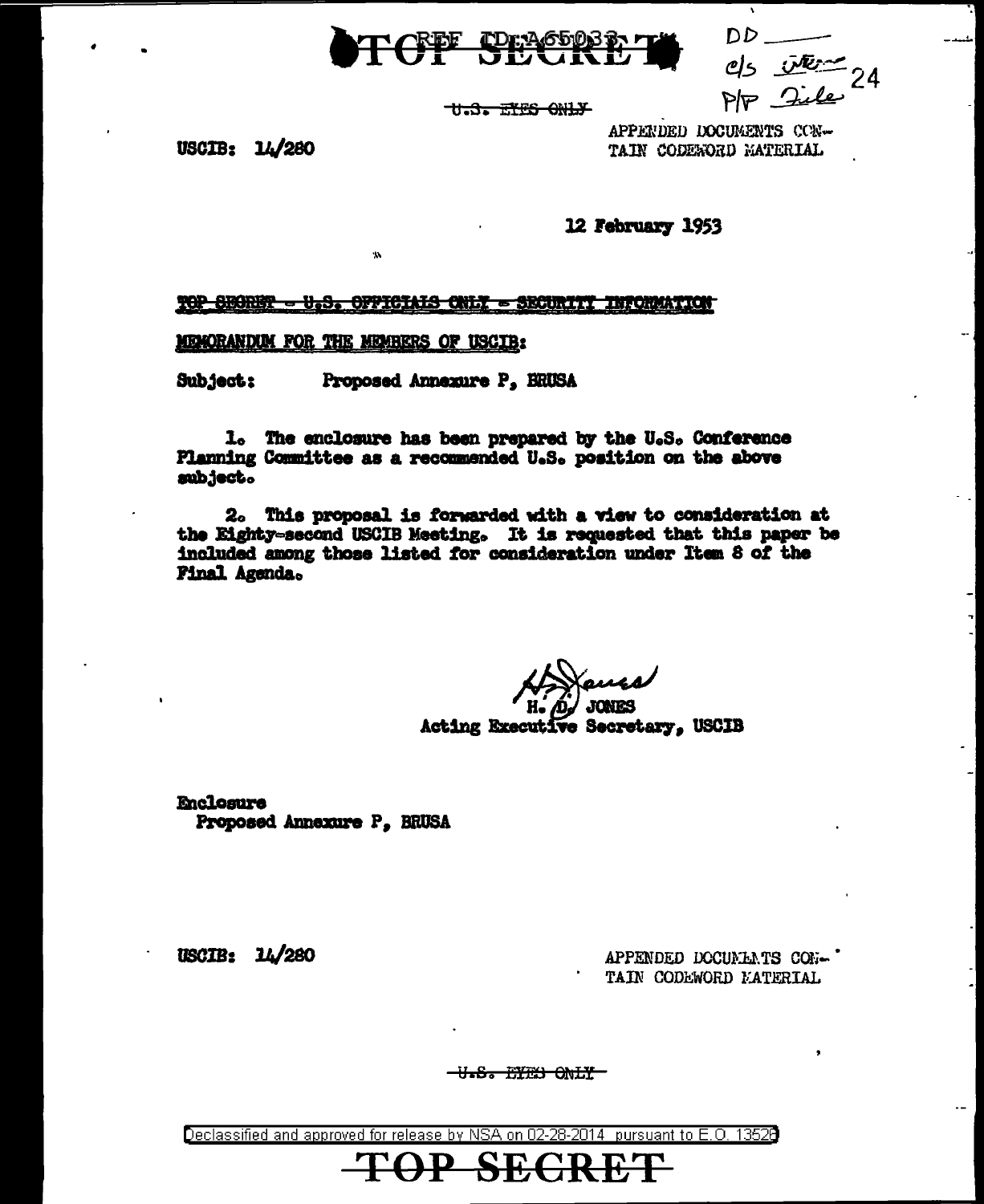

## 10 February 1953

ſ

## **TOP SECRET = U.S. OFFICIALS ONLY** <del>- SBOURITY INFORMATION</del>

MEMORANDUM TO: Acting Executive Secretary. USCIB

 $EO(3.3(h)(2))$ **SUBJECT: U.S. Position** PL 86-36/50 USC 3605 Executive Committee. BRUSA Planning **FROM:** Conference, 1953

1. The following are among the basic principles used by the Committee in considering agreements:

c. The U.S., as provided in the BRUSA Agreement, will keep the U.K. advised as to the U.S. arrangements made within the framework of the BRUSA Agreement and provide to the U.K. materials from such arrangements. The same assurances on the part of the U.K. are expected.

2. In addition to the foregoing, U.S. negotiators dealing matters at the March BRUSA Conference should be **with I** guided by the following specific principles:

a. The U.S. would like to develop its **relation**countries as far as is possible and ship with all desirable, laying the ground work for USCIB release of more than cash and equipment to each when considered appropriate.

b. It is not proposed that the U.K. limit its activities with respect to any of the with respect to any of the countries, since it is<br>felt that this would require reciprocal limitations from the  $\theta_0S_{\bullet}$ , adversely affecting the development of the U.S. negotiating potential with other countries in the area.

> APPENDED DOCUMENTS CON-TAIN CODEWORD BATERTAL

> > $EO 3.3(h)(2)$ PL 86-36/50 USC 3605

TOP SECRET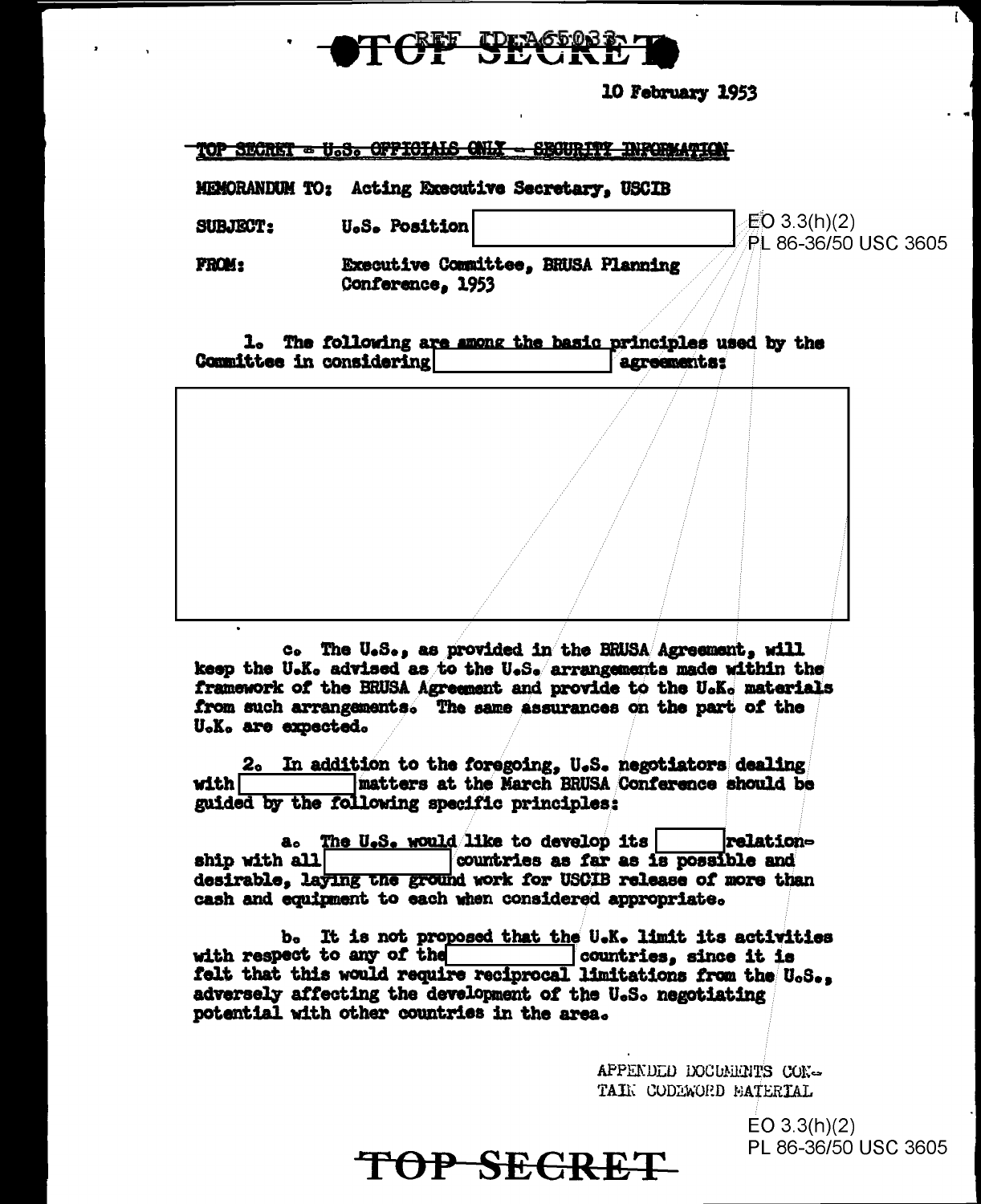

## **10P SECRET - U.S. OFFICIALS CNLY - SECORDITY INFORMATION**

c. In order to improve! capabilities to produce materials for use by both the U.S. and the  $v$ ital and unique  $\overline{\phantom{iiiiiiiiiiiiiiii}}$ U.K., it is pronosed to utilise our present highly favorable authorities to pass more than cash position with as set forth in the attached proposal and equipment to  $(Tab A)$ 

d. If the U.K. raises the question of their providing with material similar to that which the U.S. proposes to the U.S. negotiators should express willingness **ralease** to to support such a proposal with USCIB, provided that the British first furnish satisfactory information in accordance with paragraph 6 of Appendix "P", concerning capabilities and technical competence.

e. If the question of COMINT relationship with lis. raised by the U.K., the U.S. magotiators will state that the U.S. position is that no arrangements, beyond those now permitted under paras 4 and 5 of Appendix "P", should be considered at this time.

f. If the question of relationships with is raised by the U.K., the U.S. negotiators will take the position that each nation may supply appropriate evaluations and guidance unon materials it obtains from the

> $EO 3.3(h)(2)$ PL 86-36/50 USC 3605

> > APPENDED DOCUMENTS CON-TAIN CODEWORD MATERIAL

2

TOP SECRET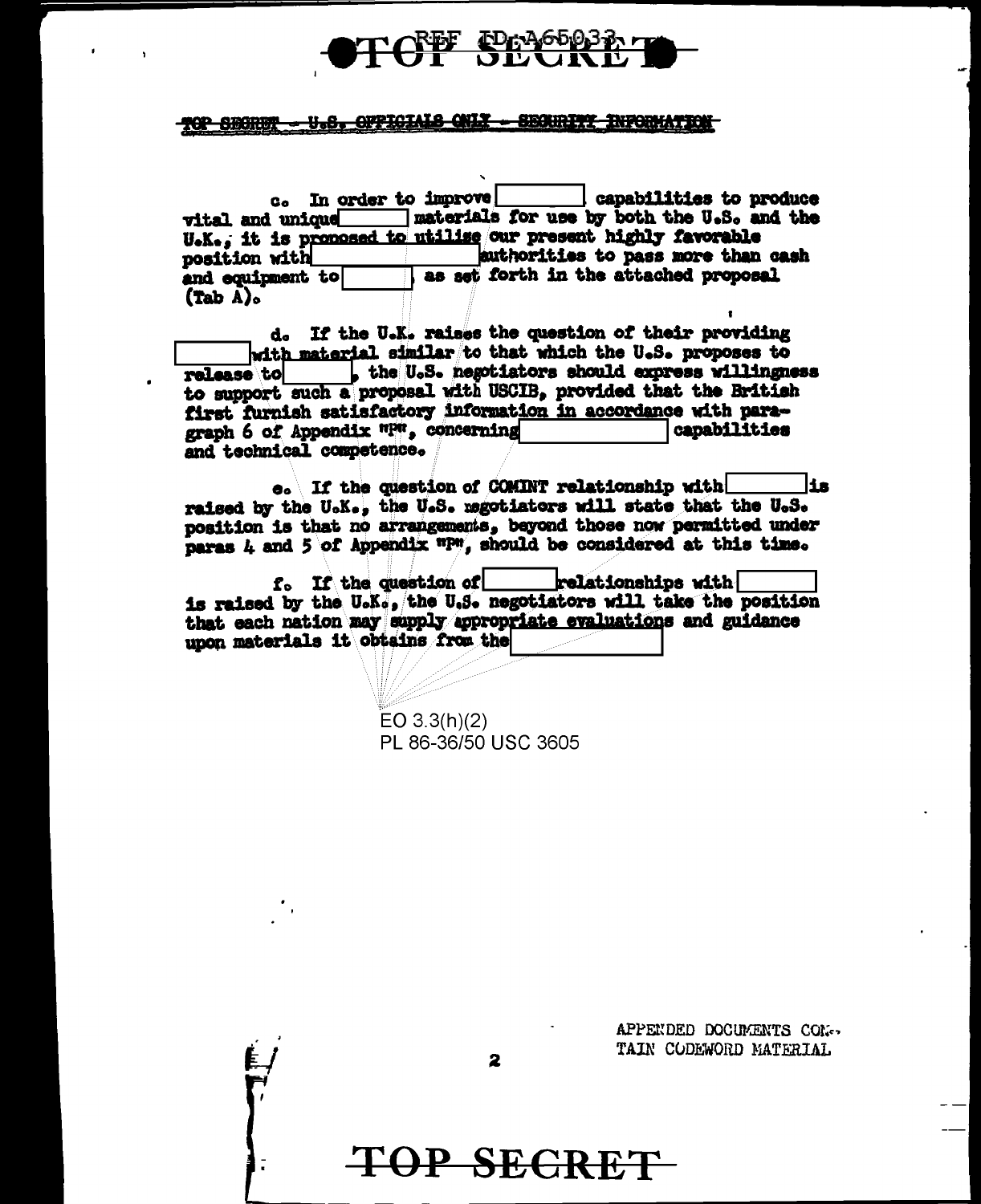| 47.NOG-<br>TAB "A"<br>The<br>l.<br>is providing certain vital and unique<br>to the geographical location of the<br>cannot be obtained by either the U.K. or the U.S. from their own<br>resources. During a recent first-hand observation, the<br>demonstrated a high degree of professional skill.<br>including the ability to solve the present<br>Detailed reports of the U.S. evaluation of the<br>and skills have been provided to the U.K.<br>much clearer picture of the capabilities of the<br>than was available at the time of the BRUSA Planning<br>conterence early in 1952, and definitely indicate that considerable<br>benefit in the way of increased<br>would accrue to the U.K./U.S. by an agreement to proffer specified<br>items of assistance above and beyond those mentioned in paragraph 5<br>of Appendix "P". | PL 86-36/50 USC 3605<br>aterials which, due<br>competence<br>These reports give a |
|---------------------------------------------------------------------------------------------------------------------------------------------------------------------------------------------------------------------------------------------------------------------------------------------------------------------------------------------------------------------------------------------------------------------------------------------------------------------------------------------------------------------------------------------------------------------------------------------------------------------------------------------------------------------------------------------------------------------------------------------------------------------------------------------------------------------------------------|-----------------------------------------------------------------------------------|
|                                                                                                                                                                                                                                                                                                                                                                                                                                                                                                                                                                                                                                                                                                                                                                                                                                       |                                                                                   |
|                                                                                                                                                                                                                                                                                                                                                                                                                                                                                                                                                                                                                                                                                                                                                                                                                                       |                                                                                   |
|                                                                                                                                                                                                                                                                                                                                                                                                                                                                                                                                                                                                                                                                                                                                                                                                                                       |                                                                                   |
|                                                                                                                                                                                                                                                                                                                                                                                                                                                                                                                                                                                                                                                                                                                                                                                                                                       |                                                                                   |
|                                                                                                                                                                                                                                                                                                                                                                                                                                                                                                                                                                                                                                                                                                                                                                                                                                       |                                                                                   |
|                                                                                                                                                                                                                                                                                                                                                                                                                                                                                                                                                                                                                                                                                                                                                                                                                                       |                                                                                   |
|                                                                                                                                                                                                                                                                                                                                                                                                                                                                                                                                                                                                                                                                                                                                                                                                                                       |                                                                                   |
|                                                                                                                                                                                                                                                                                                                                                                                                                                                                                                                                                                                                                                                                                                                                                                                                                                       |                                                                                   |
|                                                                                                                                                                                                                                                                                                                                                                                                                                                                                                                                                                                                                                                                                                                                                                                                                                       |                                                                                   |
|                                                                                                                                                                                                                                                                                                                                                                                                                                                                                                                                                                                                                                                                                                                                                                                                                                       |                                                                                   |
|                                                                                                                                                                                                                                                                                                                                                                                                                                                                                                                                                                                                                                                                                                                                                                                                                                       |                                                                                   |
|                                                                                                                                                                                                                                                                                                                                                                                                                                                                                                                                                                                                                                                                                                                                                                                                                                       |                                                                                   |
|                                                                                                                                                                                                                                                                                                                                                                                                                                                                                                                                                                                                                                                                                                                                                                                                                                       |                                                                                   |
|                                                                                                                                                                                                                                                                                                                                                                                                                                                                                                                                                                                                                                                                                                                                                                                                                                       |                                                                                   |
|                                                                                                                                                                                                                                                                                                                                                                                                                                                                                                                                                                                                                                                                                                                                                                                                                                       |                                                                                   |
|                                                                                                                                                                                                                                                                                                                                                                                                                                                                                                                                                                                                                                                                                                                                                                                                                                       |                                                                                   |
|                                                                                                                                                                                                                                                                                                                                                                                                                                                                                                                                                                                                                                                                                                                                                                                                                                       |                                                                                   |
|                                                                                                                                                                                                                                                                                                                                                                                                                                                                                                                                                                                                                                                                                                                                                                                                                                       |                                                                                   |
|                                                                                                                                                                                                                                                                                                                                                                                                                                                                                                                                                                                                                                                                                                                                                                                                                                       |                                                                                   |
|                                                                                                                                                                                                                                                                                                                                                                                                                                                                                                                                                                                                                                                                                                                                                                                                                                       |                                                                                   |
|                                                                                                                                                                                                                                                                                                                                                                                                                                                                                                                                                                                                                                                                                                                                                                                                                                       |                                                                                   |
|                                                                                                                                                                                                                                                                                                                                                                                                                                                                                                                                                                                                                                                                                                                                                                                                                                       |                                                                                   |
|                                                                                                                                                                                                                                                                                                                                                                                                                                                                                                                                                                                                                                                                                                                                                                                                                                       |                                                                                   |
|                                                                                                                                                                                                                                                                                                                                                                                                                                                                                                                                                                                                                                                                                                                                                                                                                                       |                                                                                   |
|                                                                                                                                                                                                                                                                                                                                                                                                                                                                                                                                                                                                                                                                                                                                                                                                                                       |                                                                                   |
|                                                                                                                                                                                                                                                                                                                                                                                                                                                                                                                                                                                                                                                                                                                                                                                                                                       |                                                                                   |
|                                                                                                                                                                                                                                                                                                                                                                                                                                                                                                                                                                                                                                                                                                                                                                                                                                       |                                                                                   |
| All these                                                                                                                                                                                                                                                                                                                                                                                                                                                                                                                                                                                                                                                                                                                                                                                                                             | materials are being provided to the U.K.                                          |
| by the $U_{\circ}S_{\circ}$                                                                                                                                                                                                                                                                                                                                                                                                                                                                                                                                                                                                                                                                                                                                                                                                           |                                                                                   |
|                                                                                                                                                                                                                                                                                                                                                                                                                                                                                                                                                                                                                                                                                                                                                                                                                                       |                                                                                   |
|                                                                                                                                                                                                                                                                                                                                                                                                                                                                                                                                                                                                                                                                                                                                                                                                                                       |                                                                                   |
|                                                                                                                                                                                                                                                                                                                                                                                                                                                                                                                                                                                                                                                                                                                                                                                                                                       |                                                                                   |
|                                                                                                                                                                                                                                                                                                                                                                                                                                                                                                                                                                                                                                                                                                                                                                                                                                       |                                                                                   |
|                                                                                                                                                                                                                                                                                                                                                                                                                                                                                                                                                                                                                                                                                                                                                                                                                                       |                                                                                   |
|                                                                                                                                                                                                                                                                                                                                                                                                                                                                                                                                                                                                                                                                                                                                                                                                                                       |                                                                                   |

 $\mathbf{z} = \mathbf{z}$  $\overline{\phantom{a}}$ 

 $\ddot{\phantom{a}}$ 

NATIONAL SECURITY AGENCY Form 781-C105C TOP SECRET CANOE

 $\hat{\mathbf{r}}$ 

 $\bullet$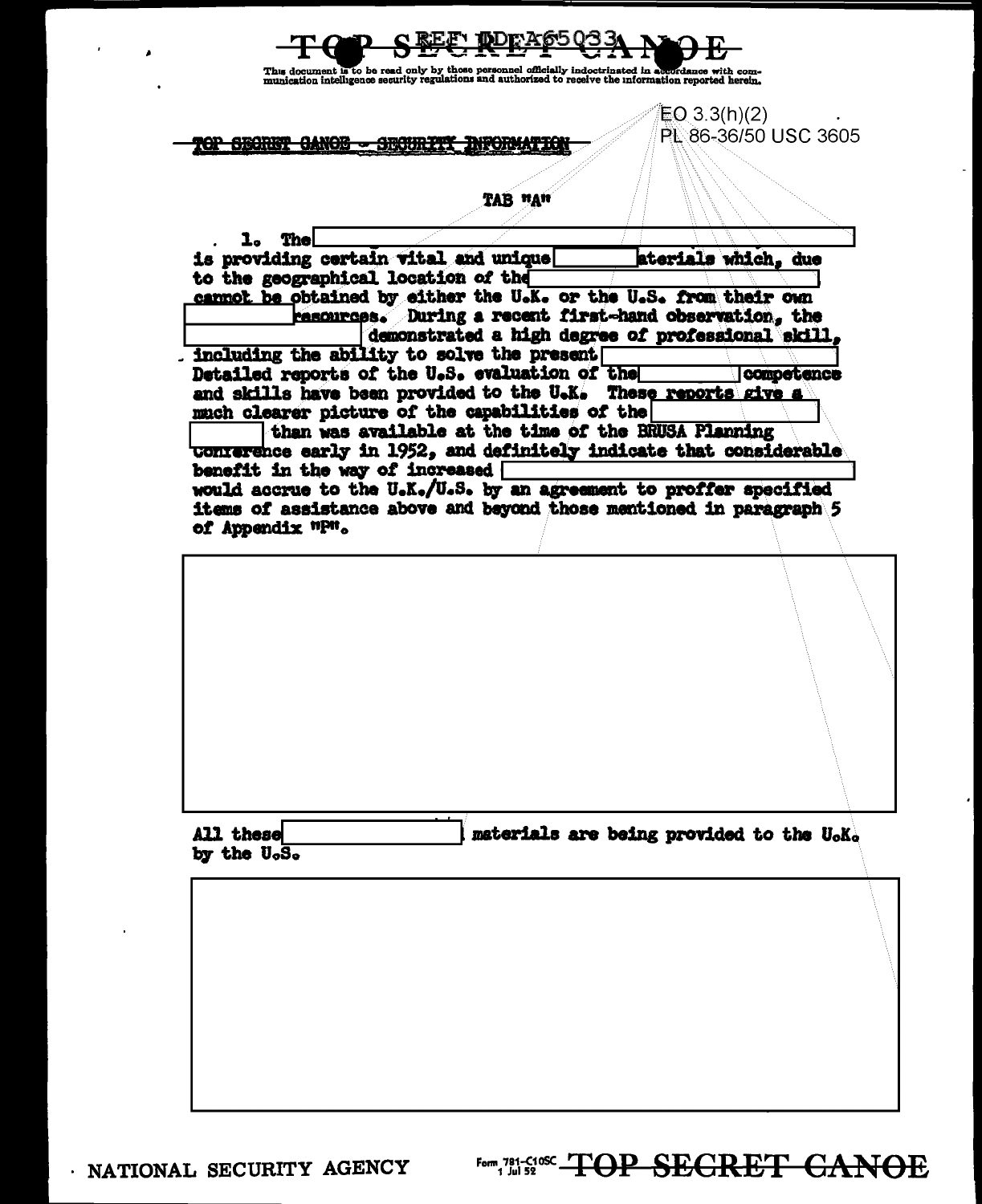

This document is to be read only by those personnel officially indoctrinated in accordance with com-<br>munication intelligence security regulations and authorized to receive the information reported herein.

 $EO 3.3(h)(2)$ PL 86-36/50 USC 3605

TOP SECRET CANOE - SEGURITY INFORMATION

 $\bullet$ 

 $\,$  ,

 $\mathbf{F}$  $\overline{\mathbf{2}}$ Form 781-C108C TOP SECRET CANOE NATIONAL SECURITY AGENCY

 $\mathbf{L}$